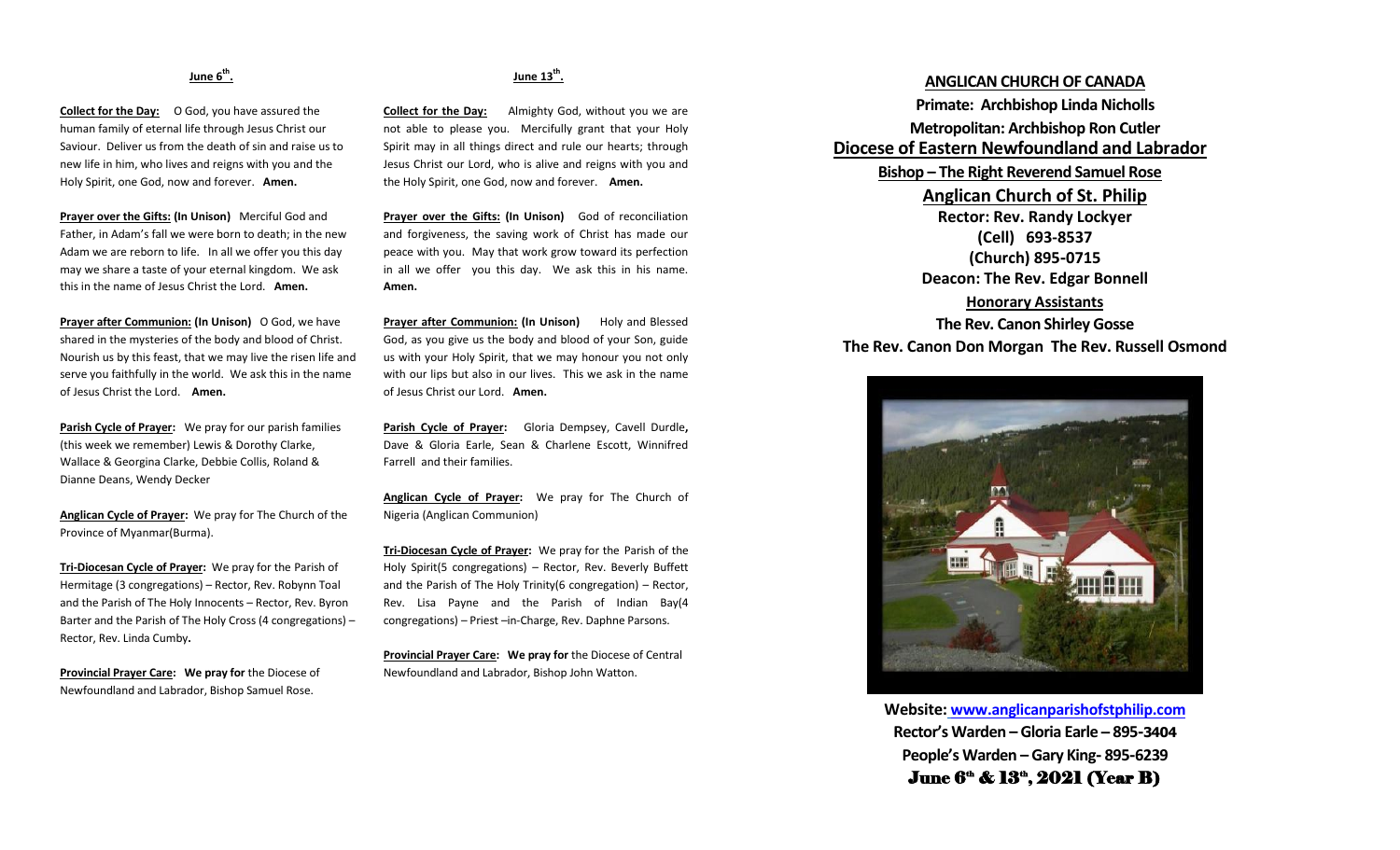#### *A WARM WELCOME IS EXTENDED TO ALL OUR PARISHIONERS AND VISITORS WHO ARE WITH US TODAY. WE HOPE THAT GOD WILL BLESS US AS WE WORSHIP HIM HERE TOGETHER AT ST. PHILIP'S CHURCH.*

**From the Rector's desk**: We are now into the longest liturgical season of the Church year, the season of Trinity or Pentecost. This will take us up to the Sunday next before Advent, Reign of Christ Sunday, November 21<sup>st</sup>. Following the celebration of the Trinity – Father, Son and Holy Spirit, Christians are given nearly six months (about 26 Sundays) to focus on who we are as Christians, the written word of God (Bible), a life of devotion, our life in the world, and how do we live in such a way as to always be ready to meet our Lord. Each season of the Christian year provides opportunities for us to journey with Christ in some aspect of his birth, life, death and resurrection. They are not just things written on our 12 month church calendars, they are meant for us to strengthen our own relationship with God, through Christ and in the power of the Holy Spirit. The main reason we order the Anglican Church of Canada Calendars every year is not to mark the secular days of the year, or admire the beautiful church pictures, though they also do that, but to be reminded of the seasons of the church year, the lives of the Saints, and Jesus' journey. They are meant to be used as devotional tools to strengthen our spirituality, and make us more keenly aware of our need to daily walk with Christ. I hope that all our parishioners will decide to purchase a church calendar this year (they cost only \$5), and pay close attention to the information they provide us with.

 Speaking of seasons, we all mark the seasons of the year, Spring, Summer, Fall and Winter, and with each season comes expectations and hopes. We expect Winter to bring snow but we hope not too much, we expect Spring to bring an end to the harshness of Winter but we hope not too much rain, we expect Summer to be warm and sunny so that we can enjoy outdoors and travel, but we hope not too hot as to burn everything up, and we expect Fall to be less warm but hope to see the beautiful colors of nature all around us. Expectations, hopes and even fears are all part of the experience of living. Even life itself is a series of seasons, each with its own expectations, hopes and fears. We are born into a season of childhood and youth, where life is mainly fun and carefree, we transition into a season of adulthood where we begin to accept the greater responsibilities of life, such as a livelihood, marriage and family, we then move into a new season when our children are nurtured, educated and move out into

the world themselves, then we enter another season of retirement and whatever joys come with it, such as relaxation, travel, grandchildren. God willing we get to be happy and healthy and live long and prosperous lives. However, like the seasons of the year, we have no guarantees of what to expect. We have hopes and expectations, but only God, our Creator, Redeemer and Sustainer, holds the knowledge of our lives and future. That is okay because it is enough that only God knows, we live by faith and trust, so we place ourselves, our lives, our futures and our eternal destiny in the hands of a God that has not and will not fail us, a God of supreme love, who pours the riches of grace upon us, as demonstrated in Christ.

Life can be very stressful, and much joy can be robbed from us when we worry about what we cannot change and what we do not know, but when we learn to trust in God's love and providence, we see the world around us through a new lens and somehow everything seems so much more beautiful and exciting. The past 16 months have been a challenging time for many of us on a global scale, and many have experienced much fear and anxiety, and much joy of life have been taken. I hope that at this point in the pandemic we can begin to feel that life is once more becoming brighter and more hopeful as vaccines are administered and we see some promise of better things ahead. When we are able to see past what is before us, we can see that God's promise to be with us in all seasons of life in not empty, but real and powerful. To doubt is natural for human beings but to live continuously in a state of despair is neither spiritually healthy nor rewarding. Whatever is our current season of life, may we think God for getting us there and may we be assured that the journey through life is not one we make alone, but God is there with us in both times of joy and despair. The promise that Jesus made and kept on Pentecost Sunday, to be with us always even until the end of the age rings as true now as ever before. So, let us embrace life and live it to the glory of God and enjoy whatever blessings poured upon us from his love.

*(Rev. Randy)*

# *THE BULLETIN FOR THE WEEK OF May 30th*

**IS GIVEN TO THE GLORY OF GOD AND IN LOVING MEMORY OF:**

# **Derek Mercer**

April 16, 1953 – June 13, 2019

"To everything there is a season, and a time to every purpose under heaven: A time to be born, and a time to die…"

Lovingly remembered and forever in our hearts, Carol, Matthew, Brittany and Calla.

## *Dismissal Song*

**Go now in peace; never be afraid. God will go with you each hour of every day.**

**Go now in faith,** 

**steadfast strong and true. Know he will guide you in all you do.**

**Go now in love and show you believe. Reach out to others so all the world can see.**

**God will be there watching from above. Go now in peace, in faith and in love.**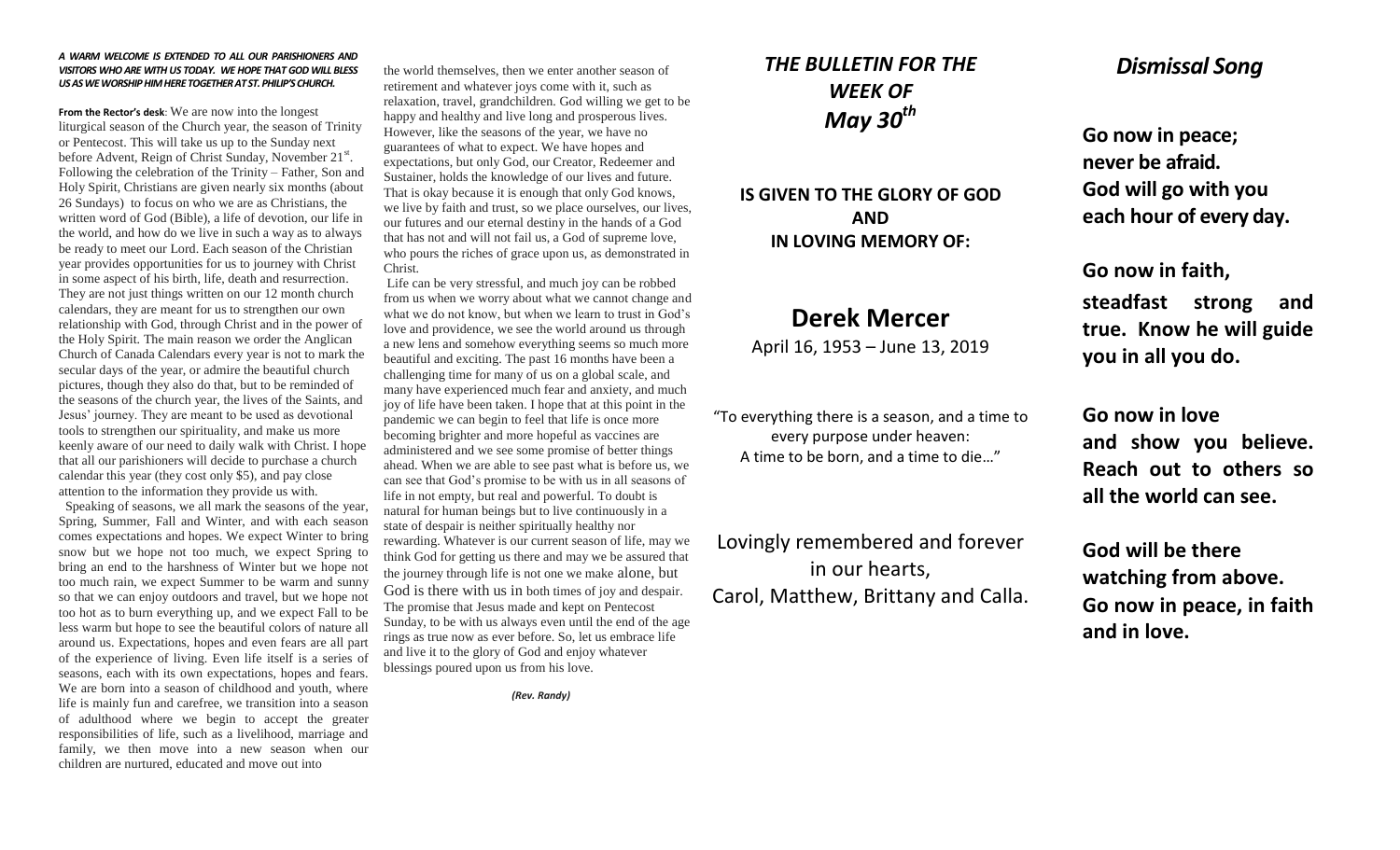#### *NOTICES/MEMORABLE DATES*

**Thank you to those who supported the Salmon Dinner** this past Saturday. As always, it was a success, thanks to those who sold tickets and prepared the food, and of course to those who purchased the tickets. Thank you for supporting all fundraisers done by both our ACM and ACW groups.

**A second refugee sponsorship has arrived.** You will recall that several years ago we became part of a larger refugee committee, consisting of the parishes of St. Philip's, Paradise, St. Lawrence, Gould's and Foxtrap. The chair of the committee is Dr. Greg Brown, and includes Moses Tucker, Karen Puglisevich and Rev. Randy. They concluded their first sponsorship of a family of five in 2020 and now the second has arrived. This time we are sponsoring just one individual, a young Syrian lady named Farrah Youssef Sheikh, who has been waiting in Cyprus to come to Canada for quite a long time. She finally arrived in St. John's last Monday, and is doing her 14 day quarantine period. Farrah speaks great English, she is of the Christian faith, so we look forward to meeting her soon. Please pray for Farrah as she adapts to her new home of Canada, and more specifically Newfoundland & Labrador.

**St. Philip's Annual Flower Service will be held on Sunday, August 8th at 3:00 pm.** We hope to do the service in the cemetery, however, in the event of inclement weather it will be held inside. With the advantage of our 98.5 FM channel, anyone unable to walk from the parking lot to the cemetery, should be able to remain in the car and listen to the service through the radio.

**doing children's camps this Summer.** One of the venues being used for these camps is our own parish centre. We don't know if all the camps are full but do check with the town hall if you are interested in them.

**Help at recycling is needed.** For many years now our men's group (ACM) has been involved in a parish recycling program. We have a trailer where recyclables are carried after they have been picked up from various locations, and a group of parishioners gather most Monday nights to sort and bag them. When enough has been collected then they are taken to the depot and turned into cash that mainly ends up in the parish budget each year. The pandemic has really hampered this work, and some of our men have not been able to get back at it yet. The other reality is that some of our helpers are not as young as they once were when the program was started. We really do need to have extra help on Monday nights in order to be able to continue this vital work, which is a service to our environment and a bonus to our budget. Seven or eight thousand dollars each year comes from this program. If you have time to help out some Monday nights please let our ACM group know or speak to the rector.

**Overeaters Anonymous (OA).** Are you struggling with unhealthy eating behaviours? Give us a call. We are a support group whose program is based on physical, emotional and spiritual healing. We are a Twelve Step program for people facing serious eating problems. Call 709- 738-1742, email [info.oa.nl@gmail.com](mailto:info.oa.nl@gmail.com) or visit our website: [oanl.org.](http://oanl.org/)

**Notice from Anglican Life.** Many parishioners stopped receiving a subscription to Anglican Life / Anglican Journal at the end of 2019 as they were requested to "confirm" their subscription in order to continue receiving the paper. We continue to re-build the subscribers list for Anglican Life with much success in 2020, thanks to your assistance. Anglican Life / Anglican Journal is available FREE to all Anglican in Newfounandland and Labrador. All anyone needs to do is contact the Editor, Ms. Emily Rowe @ [anglicanlifenl@gmail.comor](mailto:anglicanlifenl@gmail.comor) or call Rev. Fred Marshall @ 709-727-4346.

**The town of Portugal Cove – St. Philip's will be A new lawn mower has been purchased for the church.** The old mower was much less reliable and no longer suited for our needs. The new one is a self-propelled one and much easier for those using it to cut the grass around the church and in the cemetery. If anyone is interested in donating the mower in memory of a loved one(s) please speak to Rev. Randy. The cost is approximately \$600

**If you would like to receive Rev. Randy's weekly email** please provide your email address. Periodically, the Rector sends out emails to all those in the parish whose email he has on file. Please provide him with your email address by emailing him a[t lockyerrandy@gmail.com.\](mailto:lockyerrandy@gmail.com./)

**We are now back to indoor worship** for our 8:30 am and 10:30 am services. We are restricted to a maximum of 100 people, including sidespersons, register, organist and clergy. It is also still important that you register for Sunday worship by calling Donna or Janice Spurrell at 895-3581. If you attend on Sunday and you plan to be there the next Sunday just let them know at the registration table.

**Beautification work around the site of the Columbaria has started again.** Thank you to Dawn Cheeseman and Joyce Fewer for the work they have been doing there in the past couple of years, and others that have been helping them. Vestry is in the process of having constructed a story-board that will highlight the history of St. Philip's, which is a long history. As more and more columbaria niches are purchased there is a need for us to continue to enhance the area as well as the rest of the cemetery. Summer is always a time when family members are working on the graves of loved ones, we ask everyone working in the cemetery to help us keep it looking good by removing debris, and abiding by the cemetery regulations. If you see a grave nearby not being cared for, by all means cut away the grass and tend to it. Sometimes there are no family members around anymore to attend to the upkeep. Out of the 48 niches in the columbaria we have now sold 24 of them, with 24 more still available for purchase.

**Who is an ACW member or an ACM member?** The short answer is, every woman of our parish is an ACW member and every man is an ACM member. We would love to get the numbers of active members up that attend regular meetings. Contrary to what some might think, it's not always about meetings and planning fundraisers, it is also about fun and fellowship together. We would love to see more of our ladies and gentlemen meeting together, getting to know one another better and growing our parish.

**Hospital visitation is limited to only the appointed chaplain.**  Whenever any of our parishioners are admitted to hospital, parish clergy are prohibited from visiting because of Covid-19 guidelines. So please ask for the Anglican Chaplain, and, he will be most happy to visit you regularly during your hospital stay.

**Anyone with children for baptism** is asked to speak to Rev. Randy. Because of the restrictions and very limited numbers around gathering, we continue to do baptism outside of the regular Sunday worship times.

**Confirmation names are being accepted.** We hope that by this Fall we can begin Confirmation preparation again. Rev. Randy will determine a date for Confirmation in consultation with the bishop once we have a list of names to begin.

**Rev. Randy is available for prayer –** during this time of separation and isolation many people may be feeling lonely. If you would like prayer, please contact the office (895-0715) and Rev. Randy will pray with you on the phone.

**The 98.5 FM frequency is always in use** whenever we are gathered for worship. If our numbers inside exceed 100 people there is still the ability to listen to the service through your car radio while in the parking lot of the church.

**What is the status of parish hall rentals?** At this time The Canon EB Cheeseman Parish Centre is not available for general rentals. As of September, we made the hall available to our major renters - Ballicatter and Eastern Health group as long as they had documentation from Eastern Health showing their start-up plan.

**Parish Finances** is always a concern for us as we endeavor to keep up-to-date on our commitments. Last year (2020) turned out to be an excellent year for the parish financially, as all of you, parishioners of St. Philip's parish rallied to ensure the bills could be paid in the midst of the pandemic as our building was closed. We are very grateful for that, and, not many parishes in the diocese had this experience, and it happened here because of your faithfulness to God and your devotion to this parish. We are now coming to the end of the first quarter of 2021, and we want to remind everyone that the challenges of the global pandemic are still with us, our building continues to be closed down for inside worship and fundraising is non-existent at the moment. We ask everyone to be mindful of our situation and to help us keep up financially by being regular in your financial support of the parish. God bless you for all you do in the life of our parish.